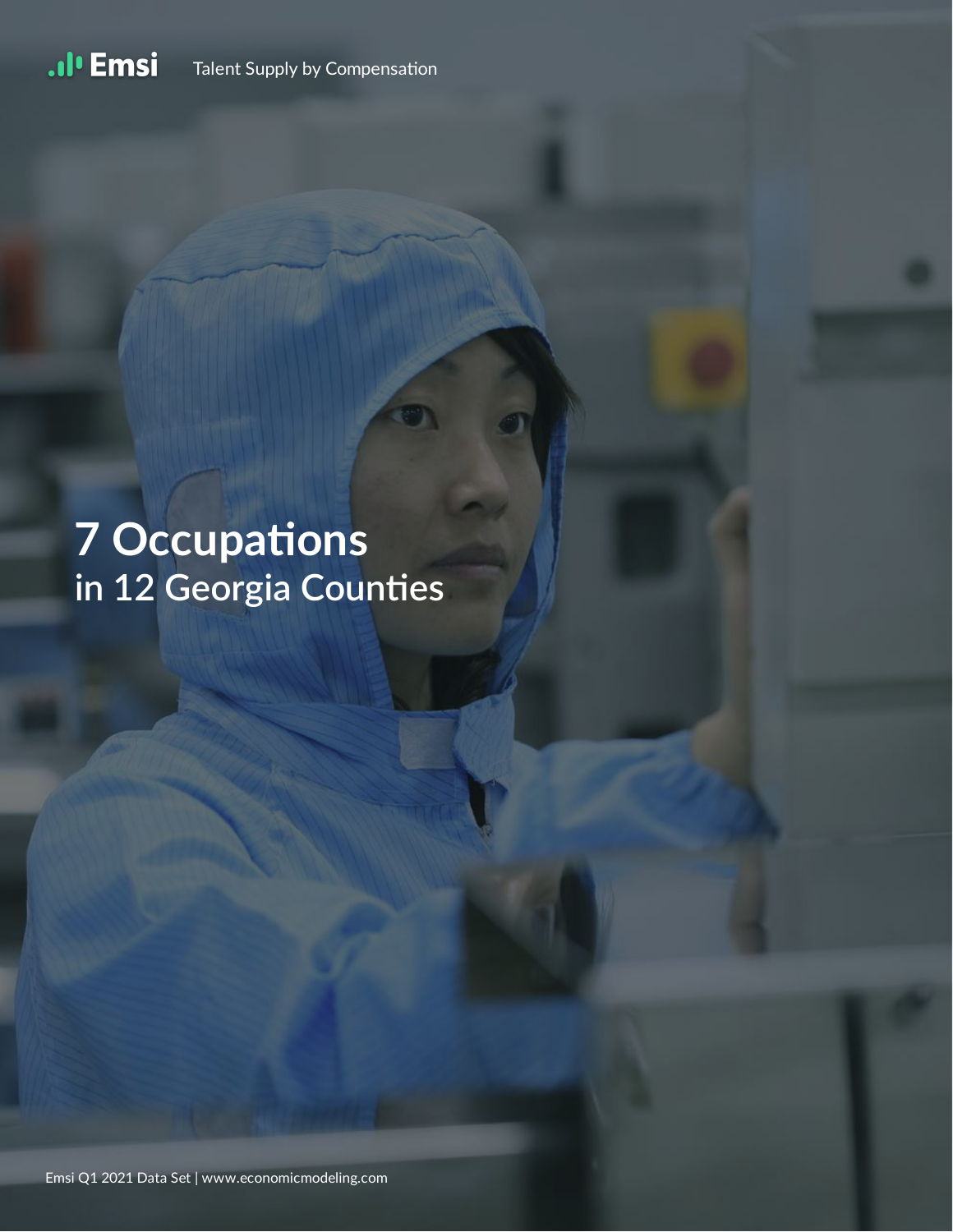

### Contents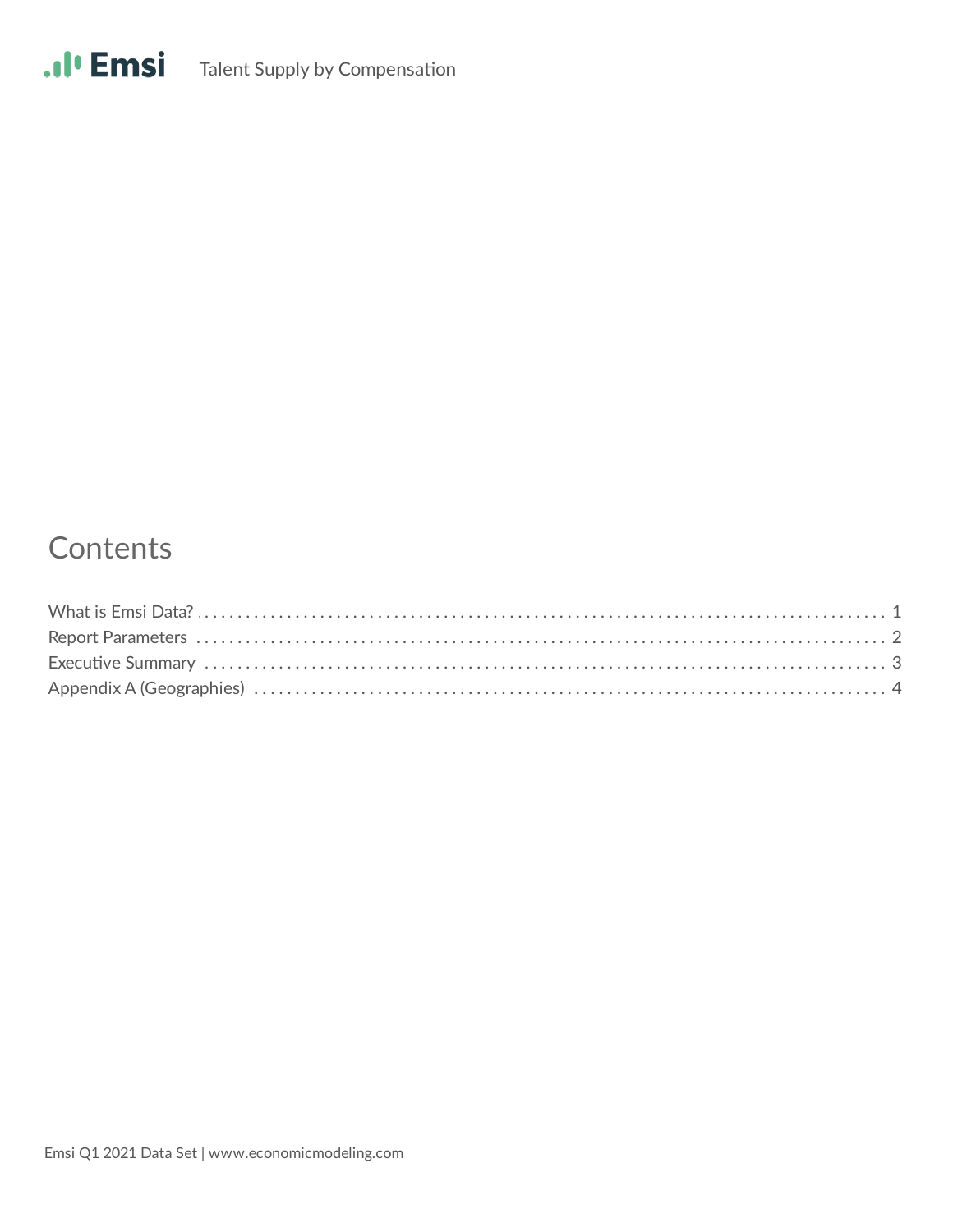## What is Emsi Data?

Emsi data is a hybrid dataset derived from official government sources such as the US Census Bureau, Bureau of Economic Analysis, and Bureau of Labor Statistics. Leveraging the unique strengths of each source, our data modeling team creates an authoritative dataset that captures more than 99% of all workers in the United States. This core offering is then enriched with data from online social profiles, resumés, and job postings to give you a complete view of the workforce.

Emsi data is frequently cited in major publications such as The Atlantic, Forbes, Harvard Business Review, The New *York Times*, *The Wall Street Journal*, and *USA Today*.

The Atlantic

**Forbes** 

Harvard **Business**  The<br>New York **Times** 



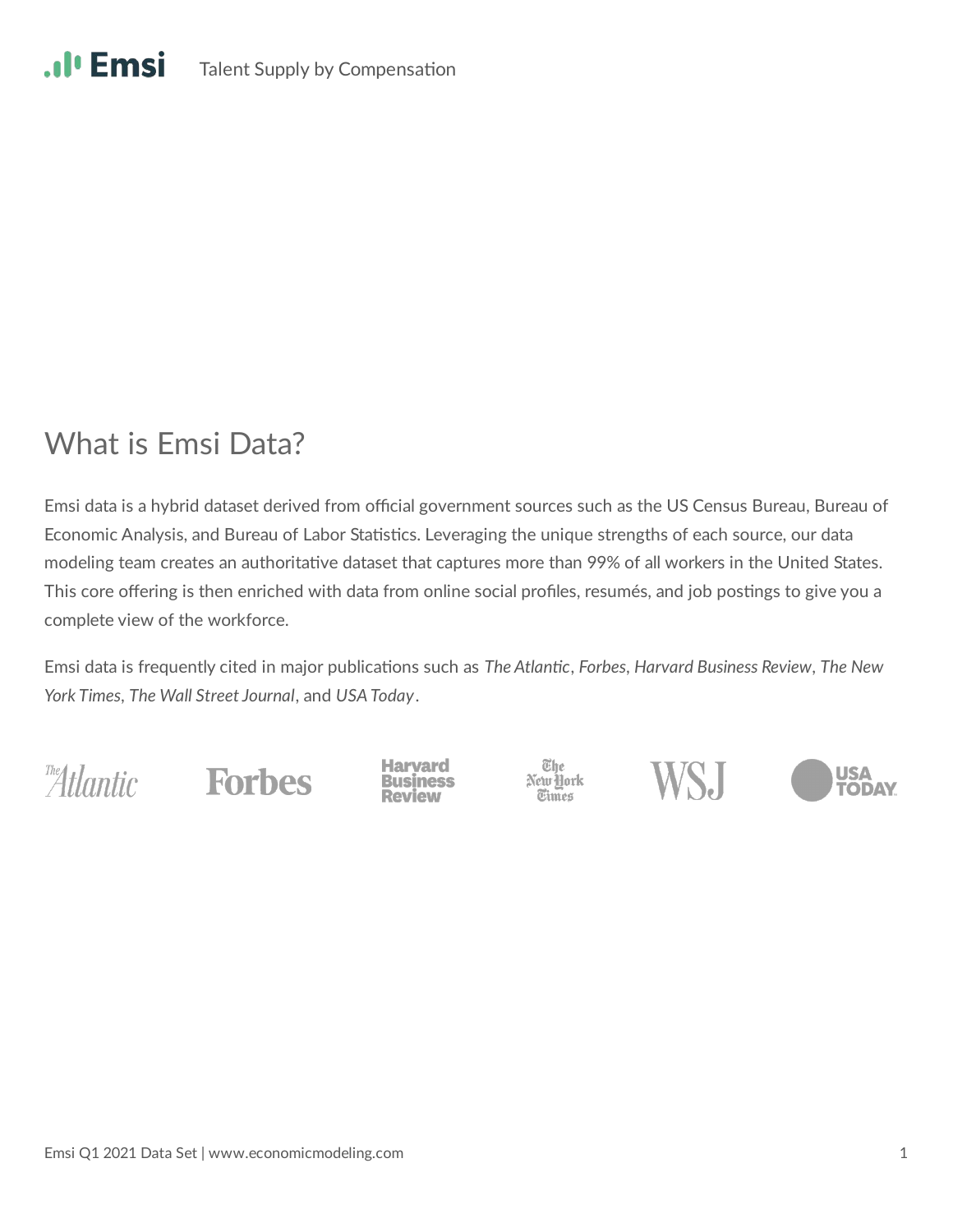## Report Parameters

#### **7 Occupations**

| 51-9199 Production Workers, All Other            | 51-8099 |
|--------------------------------------------------|---------|
| 11-3051 Industrial Production Managers           | 51-2098 |
| 51-9198 Helpers--Production Workers              | 51-9011 |
| 51-1011 First-Line Supervisors of Production and |         |

| 51-8099 Plant and System Operators, All Other    |
|--------------------------------------------------|
| 51-2098 Miscellaneous Assemblers and Fabricators |
| 51-9011 Chemical Equipment Operators and Tend    |

#### **12 Counties**

| 13011 | Banks County, GA    | <b>Gwinnett County, GA</b><br>13135 |
|-------|---------------------|-------------------------------------|
| 13013 | Barrow County, GA   | 13139<br>Hall County, GA            |
| 13059 | Clarke County, GA   | Jackson County, GA<br>13157         |
| 13117 | Forsyth County, GA  | Madison County, GA<br>13195         |
| 13119 | Franklin County, GA | See Appendix A for all 12 Counties  |

#### **Class of Worker**

QCEW Employees, Non-QCEW Employees, and Self-Employed

The information in this report pertains to the chosen occupations and geographical areas.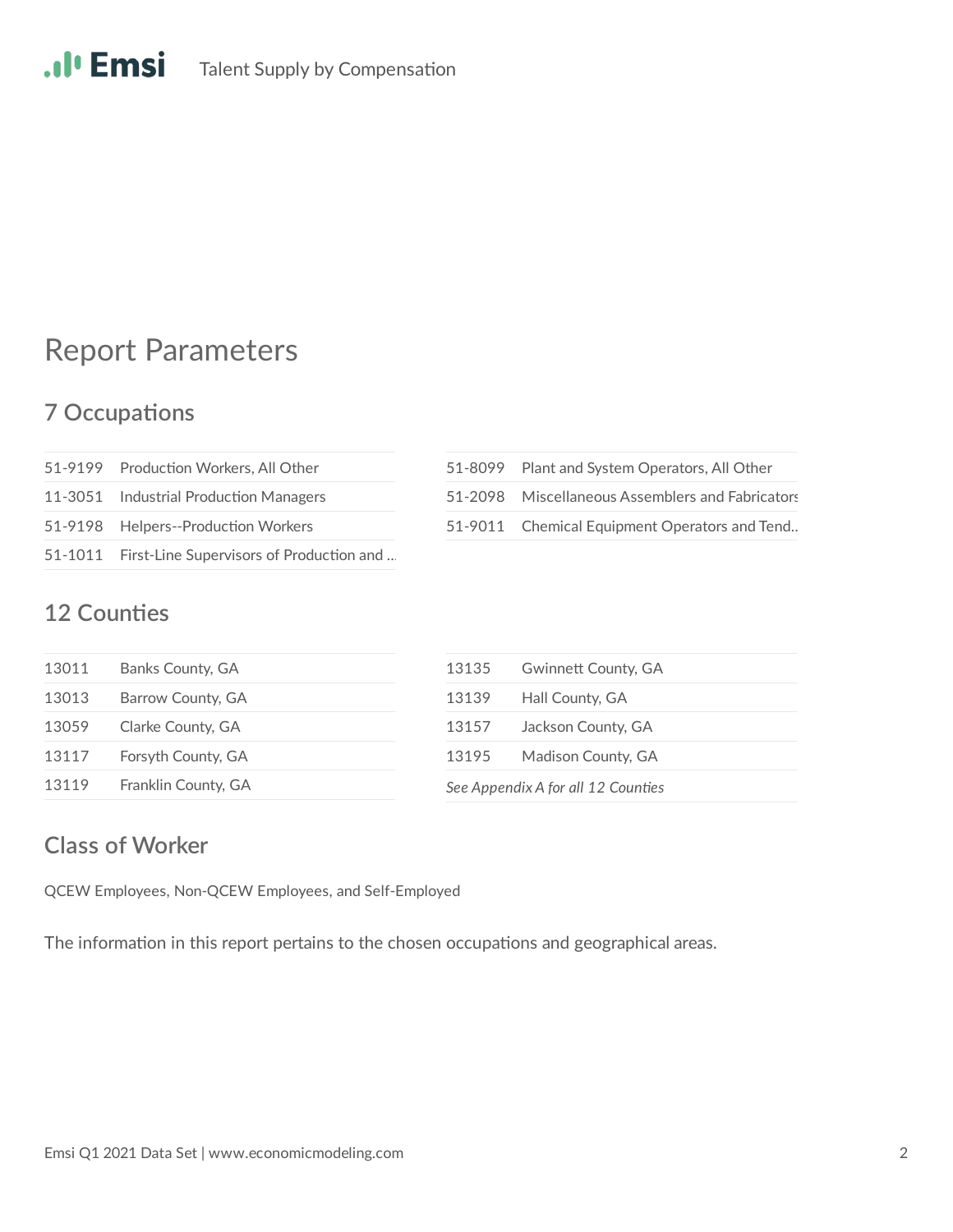## **Executive Summary**

**Al'Emsi** 

## Workforce availability @ \$15.00/hr ranges from 8,248 to 299,790 depending on skills match.



Workers wholly unrelated to your search. You can access 299,790 (about  $41\%$ ) of the entire workforce for \$15.00/hr.

Workers who are only loosely related to your search, but might be able to reskill. You can access 266,944 (about 47%) of them for \$15.00/hr.

Workers with skills that are close enough to your search to be relevant. You can access 39,976 (about 54%) of them for \$15.00/hr.

Workers who exactly match your search for your occupations. You can access 8,248 (about 45%) of them for \$15.00/hr.

Note: Each layer is inclusive of the layers above it. E.g. "Exact Match" workers are included in the set of "Similar Skillset" workers. Similar Skillset includes workers whose occupations have an O\*NET compatibility score of 95 or greater with your selected occupations, General Skillset includes scores of 75 or greater, and Any Skillset includes the entire workforce.